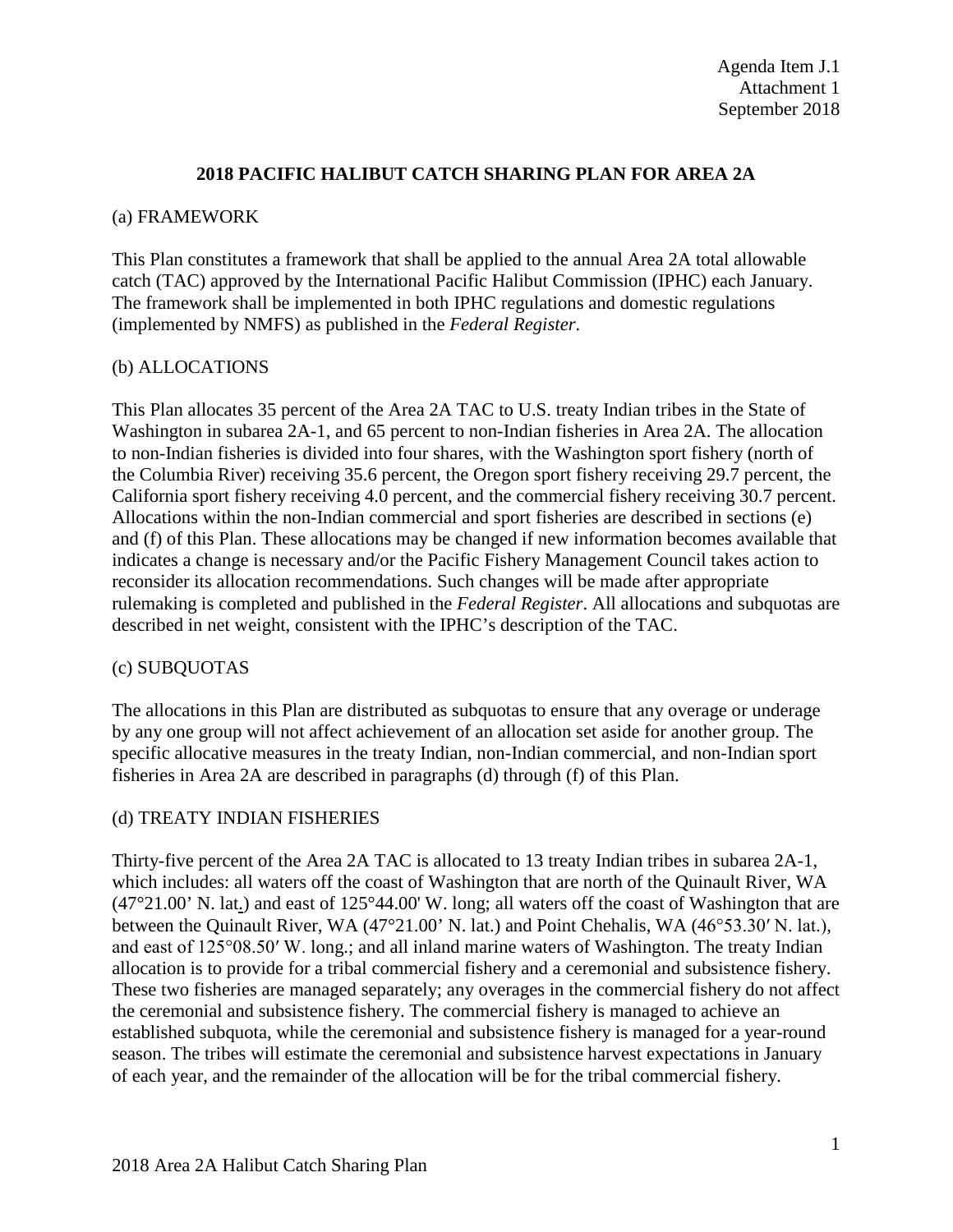- (1) The tribal ceremonial and subsistence fishery begins on January 1 and continues through December 31. No size or bag limits will apply to the ceremonial and subsistence fishery, except that when the tribal commercial fishery is closed, treaty Indians may take and retain not more than two halibut per day per person for subsistence purposes. Ceremonial fisheries shall be managed by tribal regulations promulgated inseason to meet the needs of specific ceremonial events. Halibut taken for ceremonial and subsistence purposes may not be offered for sale or sold.
- (2) The tribal commercial fishery season dates will be set within the season dates determined by the IPHC and implemented in IPHC regulations. The tribal commercial fishery will close when the subquota is taken. Any halibut sold by treaty Indians during the commercial fishing season must comply with IPHC regulations on size limits for the non-Indian fishery.

# (e) NON-INDIAN COMMERCIAL FISHERIES

The non-Indian commercial fishery is allocated 30.7 percent of the non-Indian share of the Area 2A TAC for a directed halibut fishery and an incidental catch fishery during the salmon troll fishery. The non-Indian commercial allocation is approximately 19.9 percent of the Area 2A TAC. Incidental catch of halibut in the primary directed sablefish fishery north of Point Chehalis, WA will be authorized if the Washington sport allocation exceeds 224,110 pounds (lbs) (101.7 metric tons (mt)) as described in section (e)(3) of this Plan. The structuring and management of these three fisheries is as follows.

(1) Incidental halibut catch in the salmon troll fishery.

Fifteen percent of the non-Indian commercial fishery allocation is allocated to the salmon troll fishery in Area 2A as an incidental catch during salmon fisheries. The quota for this incidental catch fishery is approximately 2.9 percent of the Area 2A TAC. The primary management objective for this fishery is to harvest the troll quota as an incidental catch during the April-June salmon troll fishery. The secondary management objective is to harvest the remaining troll quota as an incidental catch during the remainder of the salmon troll fishery.

- (i) The Council will recommend landing restrictions at its spring public meeting each year to control the amount of halibut caught incidentally in the troll fishery. The landing restrictions will be based on the number of incidental harvest license applications submitted to the IPHC, halibut catch rates, the amount of allocation, and other pertinent factors, and may include catch or landing ratios, landing limits, or other means to control the rate of halibut harvest. NMFS will publish the landing restrictions annually in the *Federal Register*, along with the salmon management measures.
- (ii) Inseason adjustments to the incidental halibut catch fishery.

(A) NMFS may make inseason adjustments to the landing restrictions, if requested by the Council Chairman, as necessary to assure that the incidental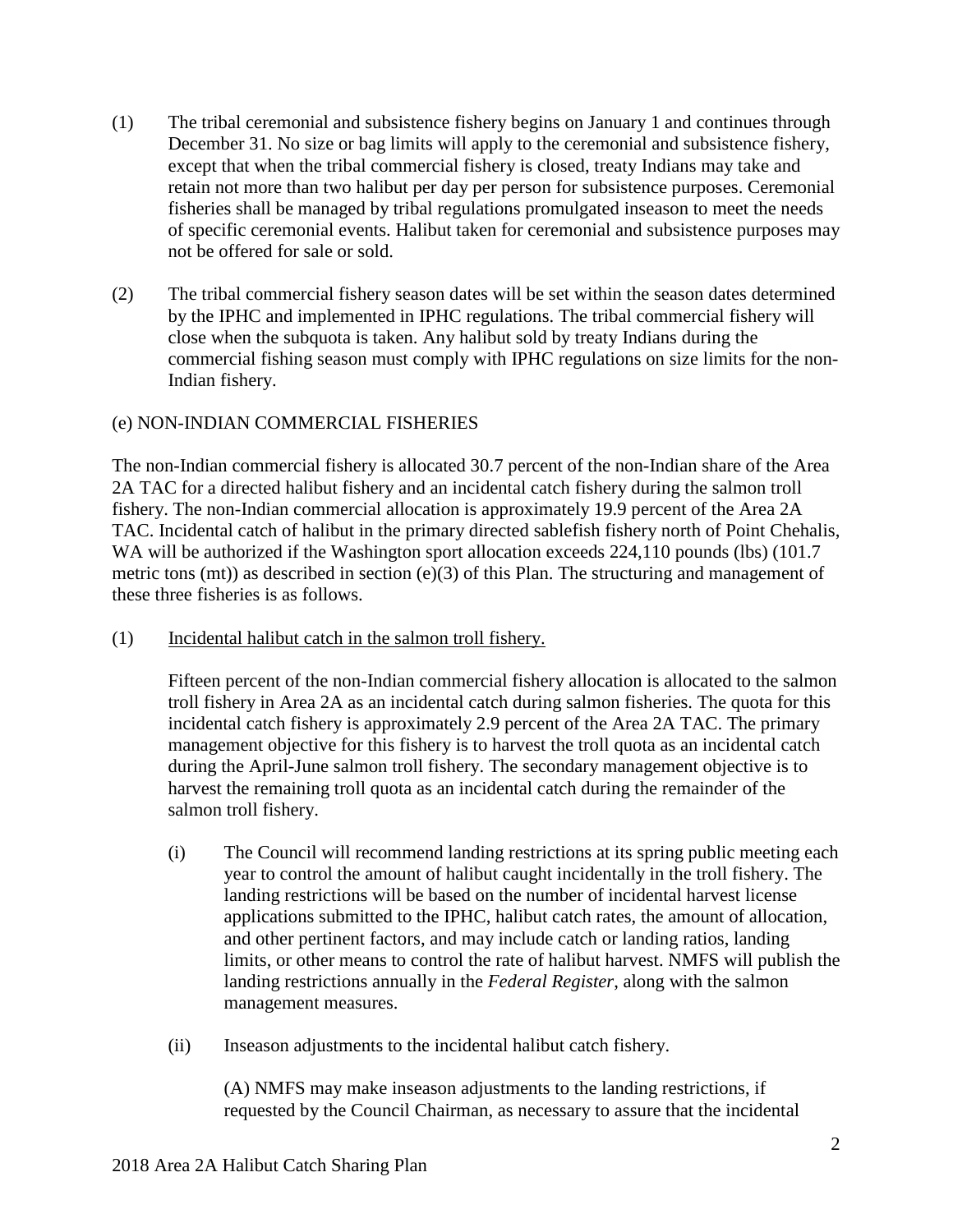harvest rate is appropriate for salmon and halibut availability, does not encourage target fishing on halibut, and does not increase the likelihood of exceeding the quota for this fishery. In determining whether to make such inseason adjustments, NMFS will consult with the applicable state representative(s), a representative of the Council's Salmon Advisory Sub-Panel, and Council staff.

(B) Notice and effectiveness of inseason adjustments will be made by NMFS in accordance with paragraph (f)(5) of this Plan.

- (iii) If the overall quota for the non-Indian, incidental commercial troll fishery has not been harvested by salmon trollers during the April-June fishery, additional landings of halibut caught incidentally during salmon troll fisheries will be allowed in July and will continue until the amount of halibut that was initially available as quota for the troll fishery is taken or until the end of the season date for commercial halibut fishing determined by the IPHC and implemented in IPHC regulation. Landing restrictions implemented for the April-June salmon troll fishery will apply for as long as this fishery is open. Notice of the July opening of this fishery will be announced on the NMFS hotline (206) 526-6667 or (800) 662- 9825. Halibut retention in the salmon troll fishery will be allowed after June only if the opening has been announced on the NMFS hotline.
- (iv) A salmon troller may participate in this fishery or in the directed commercial fishery targeting halibut, but not in both.
- (v) Under the Pacific Coast groundfish regulations at 50 CFR 660.330, fishing with salmon troll gear is prohibited within the Salmon Troll Yelloweye Rockfish Conservation Area (YRCA). The Salmon Troll YRCA is an area off the northern Washington coast and is defined by straight lines connecting latitude and longitude coordinates. Coordinates for the Salmon Troll YRCA are specified in groundfish regulations at 50 CFR 660.70(c) and in salmon regulations at 50 CFR 660.405(c).

## (2) Directed fishery targeting halibut.

Eighty-five percent of the non-Indian commercial fishery allocation is allocated to the directed fishery targeting halibut (e.g., longline fishery) in southern Washington, Oregon, and California. The allocation for this directed catch fishery is approximately 17.0 percent of the Area 2A TAC. This fishery is confined to the area south of Subarea 2A-1 (south of Point Chehalis, WA; 46°53.30' N. lat.). This fishery may also be managed with closed areas designed to protect overfished groundfish species. Any such closed areas will be described annually in federal halibut regulations published in the *Federal Register* and the coordinates will be specifically defined at 50 CFR 660.71 through 660.74. The commercial fishery opening date(s), duration, and vessel trip limits, as necessary to ensure that the quota for the non-Indian commercial fisheries is not exceeded, will be determined by the IPHC and implemented in IPHC regulations. If the IPHC determines that poundage remaining in the quota for the non-Indian commercial fisheries is insufficient to allow an additional day of directed halibut fishing, the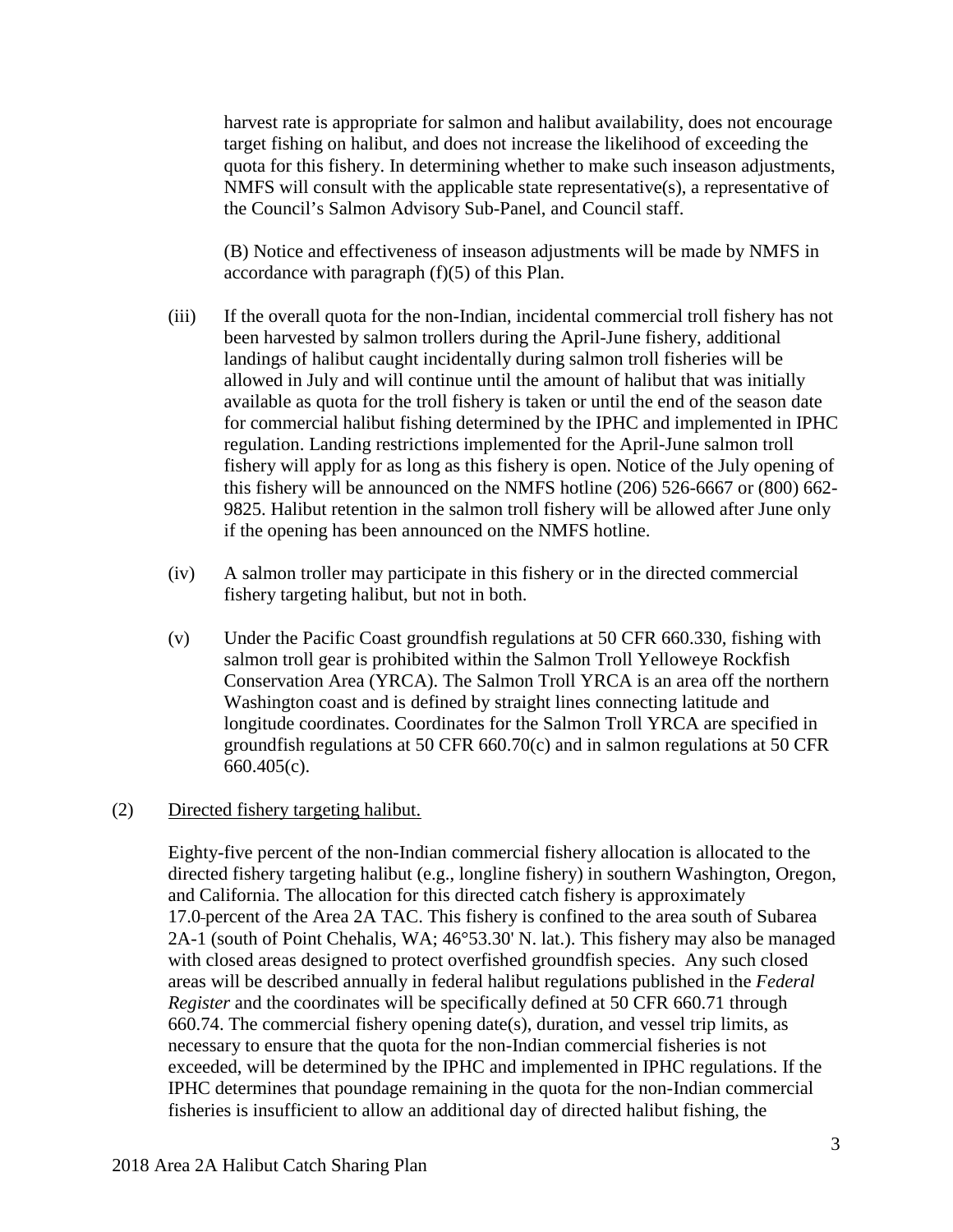remaining halibut will be made available for incidental catch of halibut in the salmon troll fisheries (independent of the incidental harvest allocation).

## (3) Incidental catch in the sablefish fishery north of Point Chehalis.

Dependent on the Area 2A TAC, the primary directed sablefish fishery north of Point Chehalis will be allocated the Washington sport allocation that is in excess of 214,110 lb (97.1 mt), provided a minimum of 10,000 lb (4.5 mt) is available (i.e., the Washington sport allocation is 224,110 lb (101.7 mt) or greater). If the amount above 214,110 lb (97.1 mt) is less than 10,000 lb (4.5 mt), then the excess will be allocated to the Washington sport subareas according to section (f) of this Plan. The amount of halibut allocated to the sablefish fishery will be shared as follows: up to 50,000 lb of halibut to the primary sablefish fishery north of Pt. Chehalis, unless the Area 2A TAC is 1,500,000 pounds or more, then the maximum allocation is 70,000 pounds. Any remaining allocation will be distributed to the Washington sport fishery among the four subareas according to the sharing described in the Plan, Section (f)(1).

The Council will recommend landing restrictions at its spring public meeting each year to control the amount of halibut caught incidentally in this fishery. The landing restrictions will be based on the amount of the allocation and other pertinent factors, and may include catch or landing ratios, landing limits, or other means to control the rate of halibut landings. NMFS will publish the landing restrictions annually in the *Federal Register*.

Under Pacific Coast groundfish regulations at 50 CFR 660.230, fishing with limited entry fixed gear is prohibited within the North Coast Commercial Yelloweye Rockfish Conservation Area (YRCA) and the Non-Trawl Rockfish Conservation Area (RCA). The North Coast Commercial Yelloweye Rockfish Conservation Area YRCA is an area off the northern Washington coast, overlapping the northern part of North Coast Recreational YRCA. The Non-Trawl RCA is an area off the Washington coast. These closed areas are defined by straight lines connecting latitude and longitude coordinates. Coordinates for the North Coast Commercial YRCA are specified in groundfish regulations at 50 CFR 660.70(b). Coordinates for the Non-Trawl RCA are specified in groundfish regulations at 50 CFR 660.73.

## (4) Commercial license restrictions/declarations.

Commercial fishers must choose either (1) to operate in the directed commercial fishery in Area 2A and/or retain halibut caught incidentally in the primary directed sablefish fishery north of Point Chehalis, WA or (2) to retain halibut caught incidentally during the salmon troll fishery. Unless otherwise required by IPHC regulations, commercial fishers must obtain an individual vessel license for each commercial fishery: (1) to operate in the directed commercial fishery in Area 2A; or (2) to retain halibut caught incidentally in the primary sablefish fishery north of Point Chehalis, WA; or (3) to retain halibut caught incidentally during the salmon troll fishery. Commercial fishers wishing to operate in both the directed commercial fishery in Area 2A and/or retain halibut caught incidentally in the primary directed sablefish fishery north of Point Chehalis, WA may not obtain a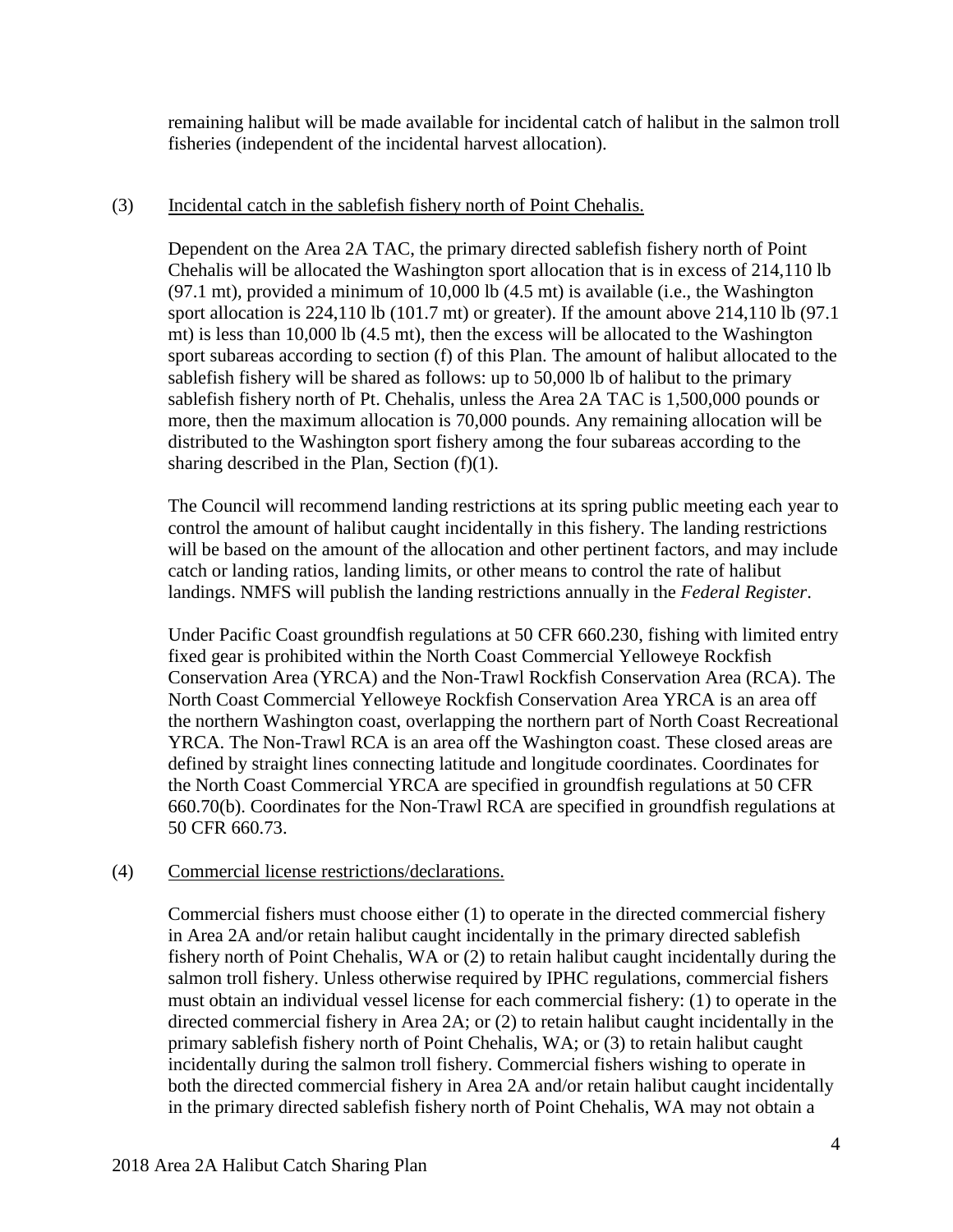vessel license to retain halibut caught incidentally during the salmon troll season. Commercial fishers operating in the directed halibut fishery must send their vessel license application to the IPHC postmarked no later than April 30, or the first weekday in May, if April 30 falls on a weekend, in order to obtain a vessel license to fish for halibut in Area 2A. Unless otherwise required by IPHC regulations, commercial fishers operating in the primary sablefish fishery north of Point Chehalis, WA who seek to retain incidentally caught halibut must send their vessel license application to the IPHC postmarked no later than March 15, or the first weekday following March 15, if March 15 falls on a weekend, in order to obtain a vessel license to retain incidentally caught halibut in Area 2A. Unless otherwise required by IPHC regulations, commercial fishers operating in the salmon troll fishery who seek to retain incidentally caught halibut must send their vessel license application to the IPHC postmarked no later than March 15, or the first weekday following March 15, if March 15 falls on a weekend, in order to obtain a vessel license to retain incidentally caught halibut in Area 2A. Fishing vessels licensed by IPHC to fish commercially in Area 2A are prohibited from operating in the sport fisheries in Area 2A.

# (f) SPORT FISHERIES

The non-Indian sport fisheries (including incidental sablefish) are allocated approximately 69 percent of the non-Indian share, which is approximately 45 percent of the Area 2A TAC. The allocation is further divided as subquotas among seven geographic subareas.

(1) Subarea management. The sport fishery is divided into seven sport fishery subareas, each having separate allocations and management measures as follows.

## (i) Washington inside waters (Puget Sound) subarea.

This sport fishery subarea is allocated 23.5 percent of the first 130,845 lb (59.4 mt) allocated to the Washington sport fishery, and 32 percent of the Washington sport allocation between 130,845 lb (59.4 mt) and  $224,110$  lb (101.7 mt) (except as provided in section (e)(3) of this Plan). This subarea is defined as all U.S. waters east of the mouth of the Sekiu River, as defined by a line extending from 48°17.30' N. lat., 124°23.70' W. long. north to 48°24.10' N. lat., 124°23.70' W. long., including Puget Sound. Season dates will be developed by the end of November each year for the following year. Seasons will open in early May and may be open up to two days per week which may include one weekday and one weekend day. Season structure may include periodic closures to assess the remaining quota for the subarea. If sufficient quota remains, additional openings may be implemented. The fishery will continue until the quota is projected to be taken, or September 30, whichever is earlier. The daily bag limit is one fish per person, with no size limit.

## (ii) Washington north coast subarea.

This sport fishery subarea is allocated 62.2 percent of the first 130,845 lb (59.4 mt) allocated to the Washington sport fishery, and 32 percent of the Washington sport allocation between 130,845 lb (59.4 mt) and 224,110 lb (101.7 mt) (except as provided in section (e)(3) of this Plan). This subarea is defined as all U.S. waters west of the mouth of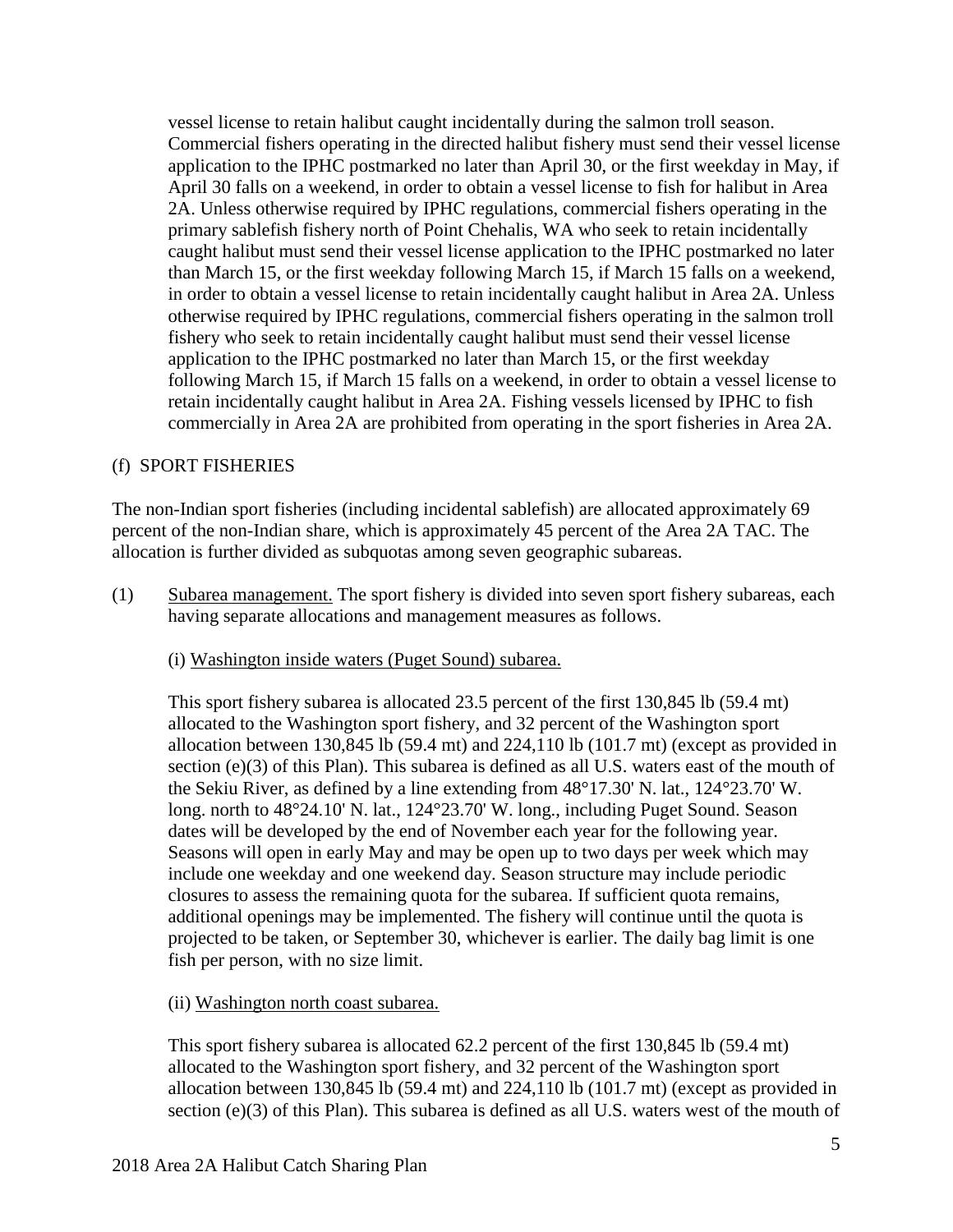the Sekiu River, as defined above in paragraph  $(f)(1)(i)$ , and north of the Queets River (47°31.70' N. lat.). Season dates will be developed by the end of November each year for the following year. Seasons will open in early May and may be open up to two days per week which may include one weekday and one weekend day. Season structure may include periodic closures to assess the remaining quota for the subarea. If sufficient quota remains, additional openings may be implemented.

No sport fishing for halibut is allowed after September 30. If the fishery is closed prior to September 30, and there is insufficient quota remaining to reopen for another fishing day, then any remaining quota may be transferred inseason to another Washington coastal subarea by NMFS via an update to the recreational halibut hotline. The daily bag limit in all fisheries is one halibut per person with no size limit.

Recreational fishing for groundfish and halibut is prohibited within the North Coast Recreational Yelloweye Rockfish Conservation Area (YRCA). The North Coast Recreational YRCA is a C-shaped area off the northern Washington coast and is defined by straight lines connecting latitude and longitude coordinates. Coordinates for the North Coast Recreational YRCA are specified in groundfish regulations at 50 CFR 660.70(a) and will be described annually in federal halibut regulations published in the *Federal Register*.

## (iii) Washington south coast subarea.

This sport fishery is allocated 12.3 percent of the first 130,845 lb (59.4 mt) allocated to the Washington sport fishery, and 32 percent of the Washington sport allocation between 130,845 lb (59.4 mt) and 224,110 lb (101.7 mt) (except as provided in section (e)(3) of this Plan. This subarea is defined as waters south of the Queets River (47°31.70' N. lat.) and north of Leadbetter Point (46°38.17' N. lat.). The south coast subarea quota will be allocated as follows: 10 percent or 2,000 pounds, whichever is less, will be set aside for the nearshore fishery with the remaining amount allocated to the primary fishery. During days open to the primary fishery and seaward of the 30-fm line lingcod may be taken, retained and possessed, when allowed by groundfish regulations. Season dates for the primary fishery will be developed by the end of November each year for the following year. The primary seasons will open in early May and may be open up to two days per week which may include one weekday and one weekend day. Season structure may include periodic closures to assess the remaining quota for the subarea. If sufficient quota remains, additional openings may be implemented. If there is insufficient quota remaining to reopen the primary fishery for another fishing day, the remaining primary fishery quota will be added to the nearshore quota. The nearshore fishery takes place, in the area from 47°31.70' N. lat. south to 46°58.00' N. lat. and east of a boundary line approximating the 30 fathom depth contour as defined by the following coordinates:

47°31.70´ N. lat., 124°37.03´ W. long.; 47°25.67´ N. lat., 124°34.79´ W. long.; 47°12.82´ N. lat., 124°29.12´ W. long.; and 46°58.00´ N. lat., 124°24.24´ W. long.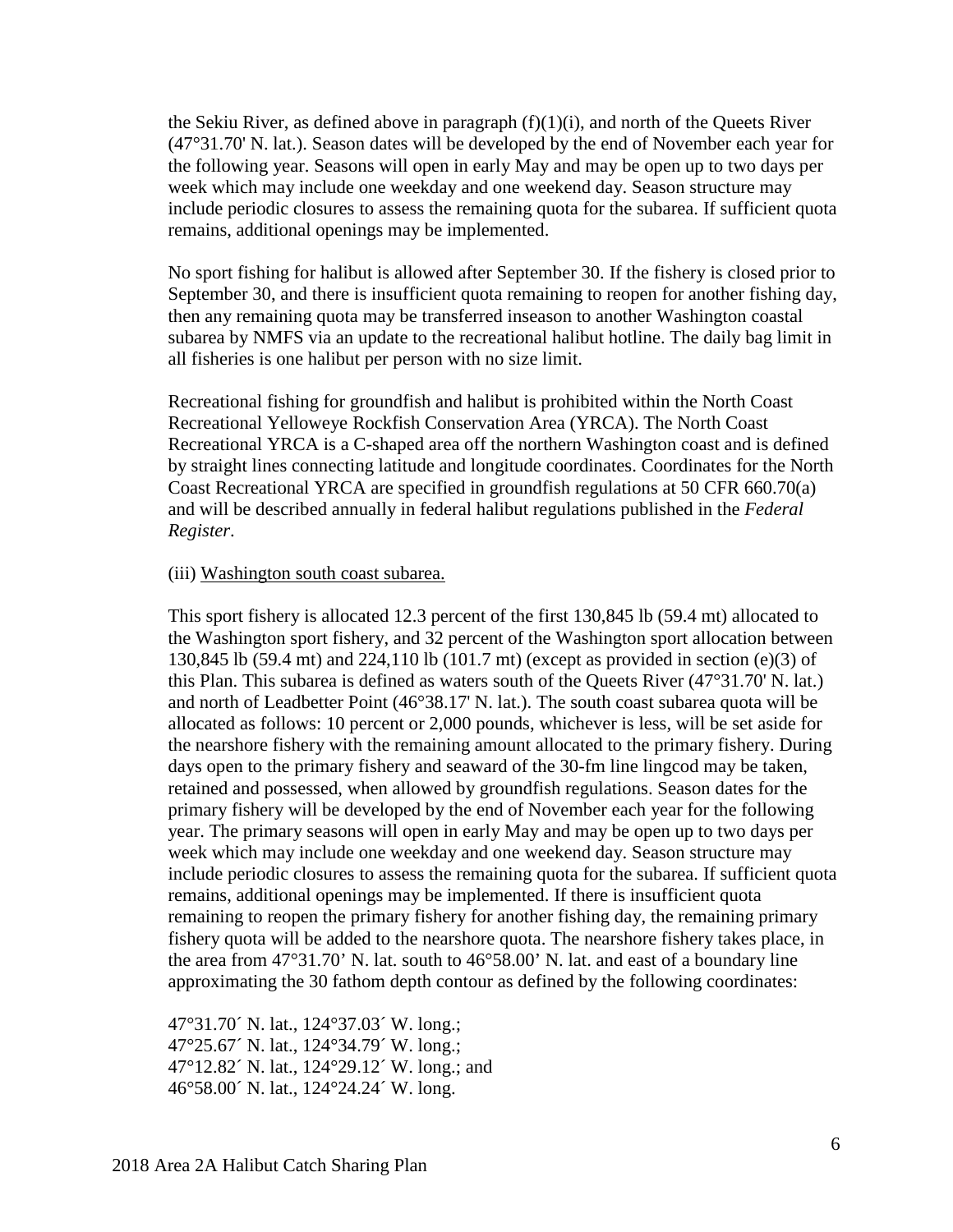The nearshore fishery will open the first Saturday subsequent to the closure of the primary fishery and will be open seven days per week until the remaining quota is projected to be taken. If the fishery is closed prior to September 30, and there is insufficient quota remaining to reopen the nearshore areas for another fishing day, then any remaining quota may be transferred inseason to another Washington coastal subarea by NMFS via an update to the recreational halibut hotline.

The daily bag limit is one halibut per person, with no size limit.

Recreational fishing for groundfish and halibut is prohibited within two YRCA's off Washington's southern coast. The South Coast Recreational YRCA and the Westport Offshore YRCA are defined by straight lines connecting latitude and longitude coordinates. Coordinates for these Recreational YRCAs are specified in groundfish regulations at 50 CFR 660.70 (d) and (e) and will be described annually in federal halibut regulations published in the *Federal Register*.

#### (iv) Columbia River subarea.

This sport fishery subarea is allocated 2.0 percent of the first 130,845 lb (59.4 mt) allocated to the Washington sport fishery, and 4.0 percent of the Washington sport allocation between 130,845 lb (59.4 mt) and 224,110 lb (101.7 mt) (except as provided in section (e)(3) of this Plan). This subarea is also allocated 2.3 percent of the Oregon sport allocation. This subarea is defined as waters south of Leadbetter Point, WA (46°38.17' N. lat.) and north of Cape Falcon, OR (45°46.00' N. lat.). The Columbia River subarea seasons are as follows:

(A) A nearshore fishery is allocated 500 pounds of the Columbia River subarea allocation, to allow incidental halibut retention on groundfish trips in the area shoreward of the boundary line approximating the 30 fathom (55 m) depth contour extending from Leadbetter Point, WA (46°38.17' N. lat., 124°15.88' W. long.) to the Washington-Oregon border (46°16.00' N. lat., 124°15.88' W. long.) and from there, connecting to the boundary line approximating the 40 fathom (73 m) depth contour in Oregon. Coordinates will be specifically defined at 50 CFR 660.71 through 660.74. The nearshore fishery will be open Monday through Wednesday following the opening of the all-depth fishery, until the nearshore allocation is taken or September 30, whichever is earlier. Taking, retaining, possessing or landing halibut on groundfish trips is only allowed in the nearshore area on days not open to all-depth Pacific halibut fisheries. The daily bag limit is one halibut per person, with no size limit.

(B) The remaining Columbia River subarea allocation will be allocated for an alldepth fishery beginning in May. The all-depth fishery will open on the first Thursday in May or May 1 if it is a Friday or Sunday, three days per week, Thursday, Friday and Sunday until the subarea allocation is taken, or until September 30, whichever is earlier. Subsequent to the closure, if there is insufficient quota remaining in the Columbia River subarea for another fishing day, then any remaining quota may be transferred inseason to another Washington and/or Oregon subarea by NMFS via an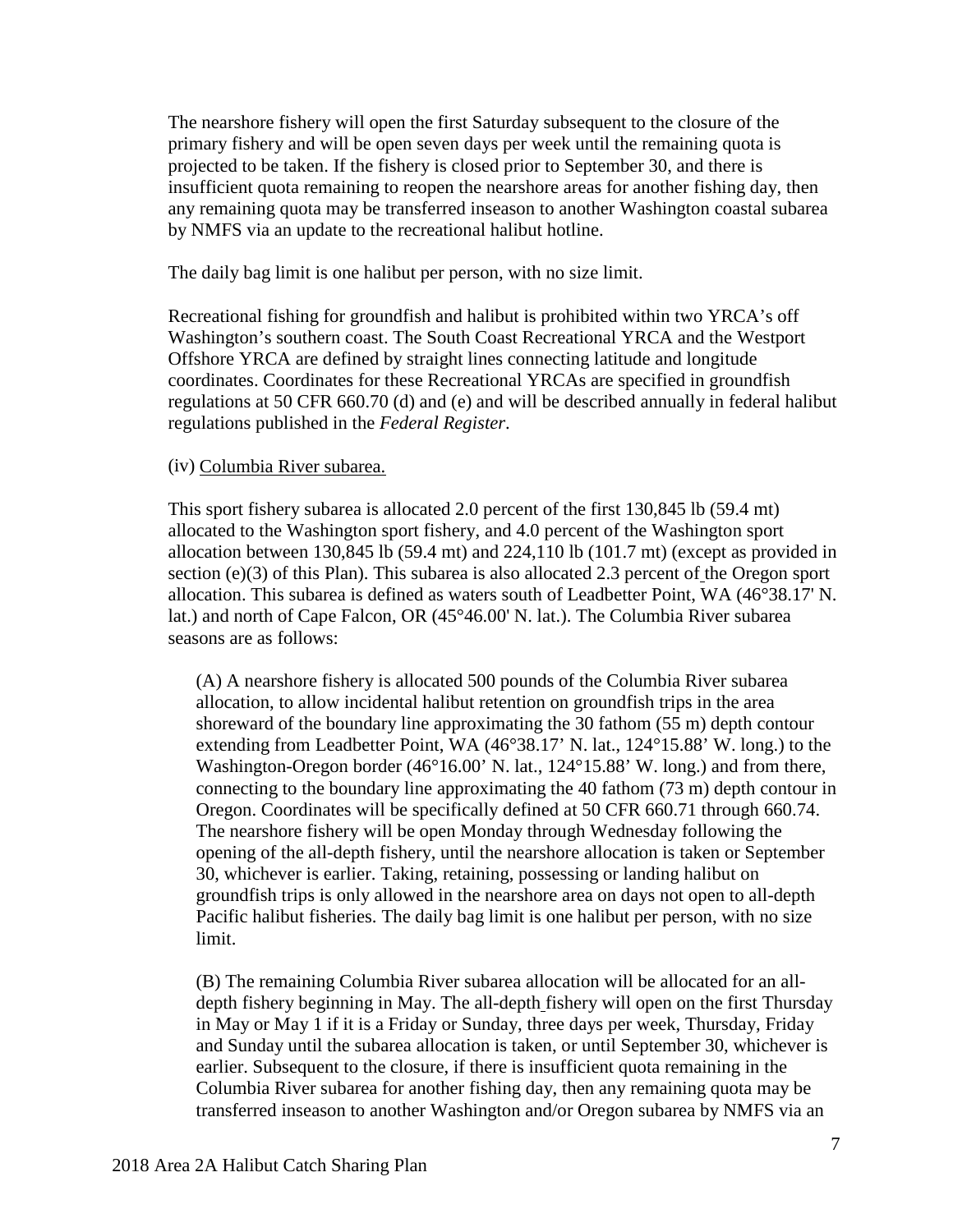update to the recreational halibut hotline. Any remaining quota would be transferred to each state in proportion to its contribution. The daily bag limit is one halibut per person, with no size limit. No groundfish may be taken and retained, possessed or landed when halibut are on board the vessel with the following exceptions. When allowed by groundfish regulations sablefish, Pacific cod, flatfish species may be retained, and lingcod caught north of the Washington-Oregon border (46°16.00' N. lat.) may be retained during the month of May.

#### (v) Oregon central coast subarea.

This subarea extends from Cape Falcon (45°46.00' N. lat.) to Humbug Mountain, Oregon (42°40.50' N. lat.) and is allocated 93.79 percent of the Oregon sport allocation. If the overall 2A TAC is 700,000 pounds (317.5 mt) or greater, the structuring objectives for this subarea are to provide two periods of fishing opportunity in Spring and in Summer in productive deeper water areas along the coast, and provide a period of fishing opportunity in the summer for nearshore waters. If the overall 2A TAC is less than 700,000 pounds (317.5 mt), the structuring objectives for this subarea are to provide a period of fishing opportunity beginning in Spring in productive deeper water areas along the coast, and provide a period of fishing opportunity in nearshore waters. Any poundage remaining unharvested in the Spring all-depth subquota will be added to either the Summer alldepth sub-quota or the nearshore subquota based on need, determined via joint consultation between IPHC, NMFS, PFMC, and ODFW. If the 2A TAC exceeds 700,000 pounds, any poundage that is not needed to extend the inside 40-fathom (73 m) fishery through October 31 will be added to the Summer all-depth season if it can be used, and any poundage remaining unharvested from the Summer all-depth fishery will be added to the inside 40-fathom (73 m) fishery subquota, if it can be used. If inseason it is determined via joint consultation between IPHC, NMFS, PFMC, and ODFW, that the combined all-depth and inside 40-fathom (73 m) fisheries will not harvest the entire quota to the subarea, quota may be transferred inseason to another subarea south of Leadbetter Point, WA by NMFS via an update to the recreational halibut hotline. The daily bag limit is one halibut per person, unless otherwise specified, with no size limit. During days open to all-depth halibut fishing when the groundfish fishery is restricted by depth, no groundfish may be taken and retained, possessed or landed, except sablefish, Pacific cod and flatfish species when allowed by groundfish regulations, if halibut are on board the vessel. During days open to all-depth halibut fishing when the groundfish fishery is open to all depths, any groundfish species permitted under the groundfish regulations may be retained, possessed or landed if halibut are on aboard the vessel. During days open to nearshore halibut fishing, flatfish species may be taken and retained seaward of the seasonal groundfish depths restrictions, if halibut are on board the vessel.

Recreational fishing for groundfish and halibut is prohibited within the Stonewall Bank YRCA. The Stonewall Bank YRCA is an area off central Oregon, near Stonewall Bank, and is defined by straight lines connecting latitude and longitude coordinates. Coordinates for the Stonewall Bank YRCA are specified in groundfish regulations at 50 CFR 660.70 (f) and will be described annually in federal halibut regulations published in the *Federal Register*.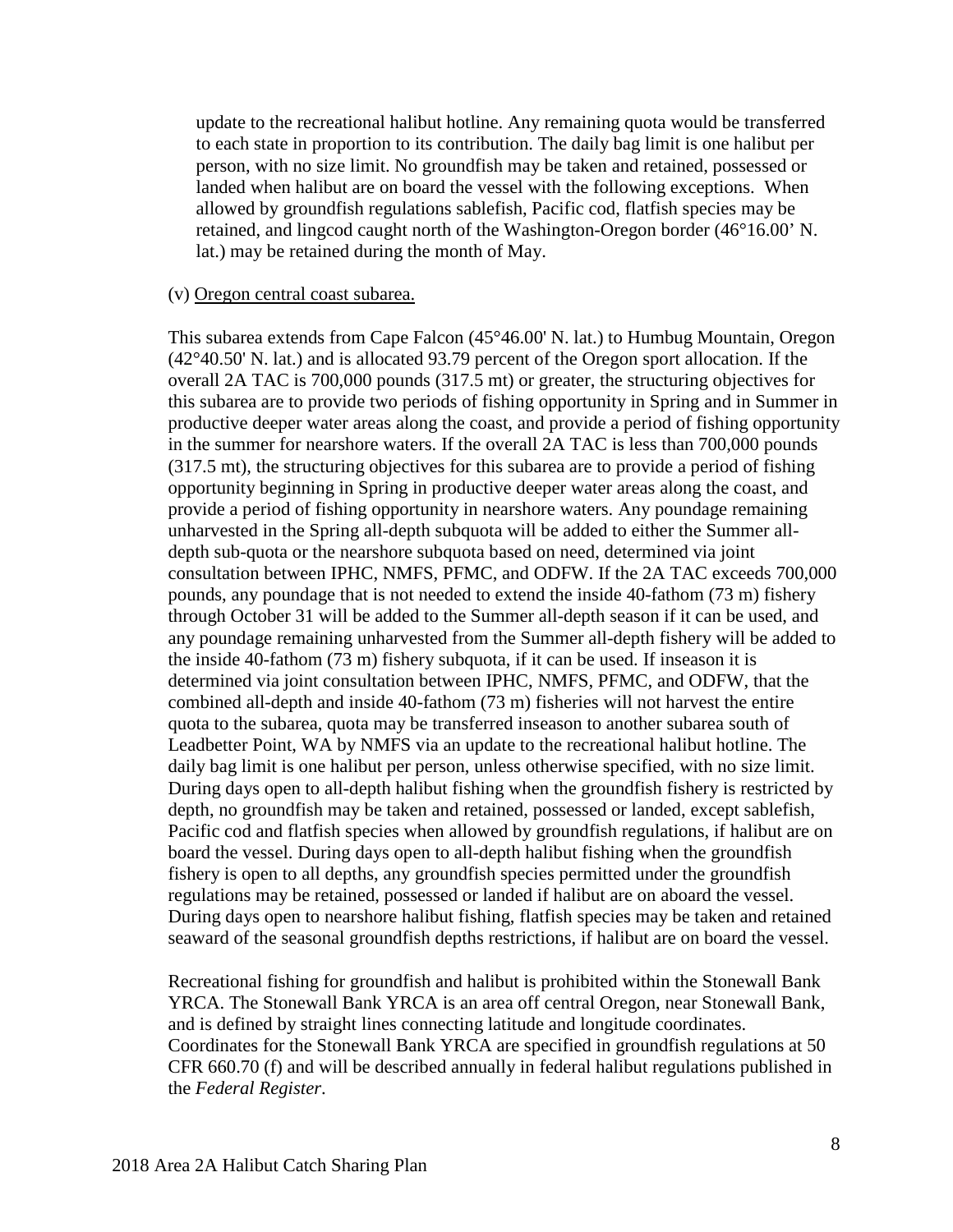ODFW will sponsor a public input process shortly after the IPHC annual meeting to develop recommendations to NMFS on the open dates for each season each year. The three seasons for this subarea are as follows.

(A) The first season (nearshore fishery) opens June 1, 7 days per week, only in waters inside the 40-fathom (73 m) curve. The fishery continues until the subquota is taken, or until October 31, whichever is earlier and is allocated 12 percent of the subarea quota if the 2A TAC is above 700,000 pounds (317.5 mt) or greater or 25 percent of the subarea quota if the 2A TAC is less than 700,000 pounds (317.5 mt). Any overage in the all-depth fisheries would not affect achievement of allocation set aside for the inside 40-fathom (73 m) curve fishery.

(B) The second season (Spring fishery) is an all-depth fishery with two potential openings and is allocated 63 percent of the subarea quota if the TAC is 700,000 pounds (317.5 mt) or greater, or 75 percent of the subarea quota if the 2A TAC is less than 700,000 pounds (317.5 mt). Fixed season dates will be established preseason for the first Spring opening and will not be modified inseason except if the combined Oregon all-depth Spring and Summer season total quotas are estimated to be achieved. Recent year catch rates will be used as a guideline for estimating the catch rate for the Spring fishery each year. The number of fixed season days established will be based on the projected catch per day with the intent of not exceeding the subarea subquota for this season. The first opening will be structured for 2 days per week (Friday and Saturday) if the season is for 4 or fewer fishing days. The fishery will be structured for 3 days per week (Thursday through Saturday) if the season is for 5 or more fishing days. The fixed season dates will occur in consecutive weeks starting the second Thursday in May (if the season is 5 or more fishing days) or second Friday in May (if the season is 4 or fewer fishing days), with possible exceptions to avoid adverse tidal conditions. If, following the "fixed" dates, quota for this season remains unharvested, a second opening will be held. If it is determined appropriate through joint consultation between IPHC, NMFS, PFMC, and ODFW, fishing may be allowed on one or more additional days. Notice of the opening(s) will be announced by NMFS via an update to the recreational halibut hotline. The fishery will be open every other week on Thursday through Saturday except that week(s) may be skipped to avoid adverse tidal conditions. The potential open Thursdays through Saturdays will be identified preseason. The fishery will continue until there is insufficient quota for an additional day of fishing or July 31, whichever is earlier if the 2A TAC is 700,000 pounds (317.5 mt) or greater. If the 2A TAC is less than 700,000 pounds (317.5 mt) the fishery will continue until there is insufficient quota for an additional day of fishing or October 31, whichever is earlier.

(C) The last season (summer fishery) is an all-depth fishery that begins on the first Friday in August and is allocated 25 percent of the subarea quota if the 2A TAC is 700,000 pounds (317.5 mt) or greater. If the 2A TAC is less than 700,000 pounds (317.5 mt) then 0 percent of the subarea quota will be allocated to this season. The fishery will be structured to be open every other week on Friday and Saturday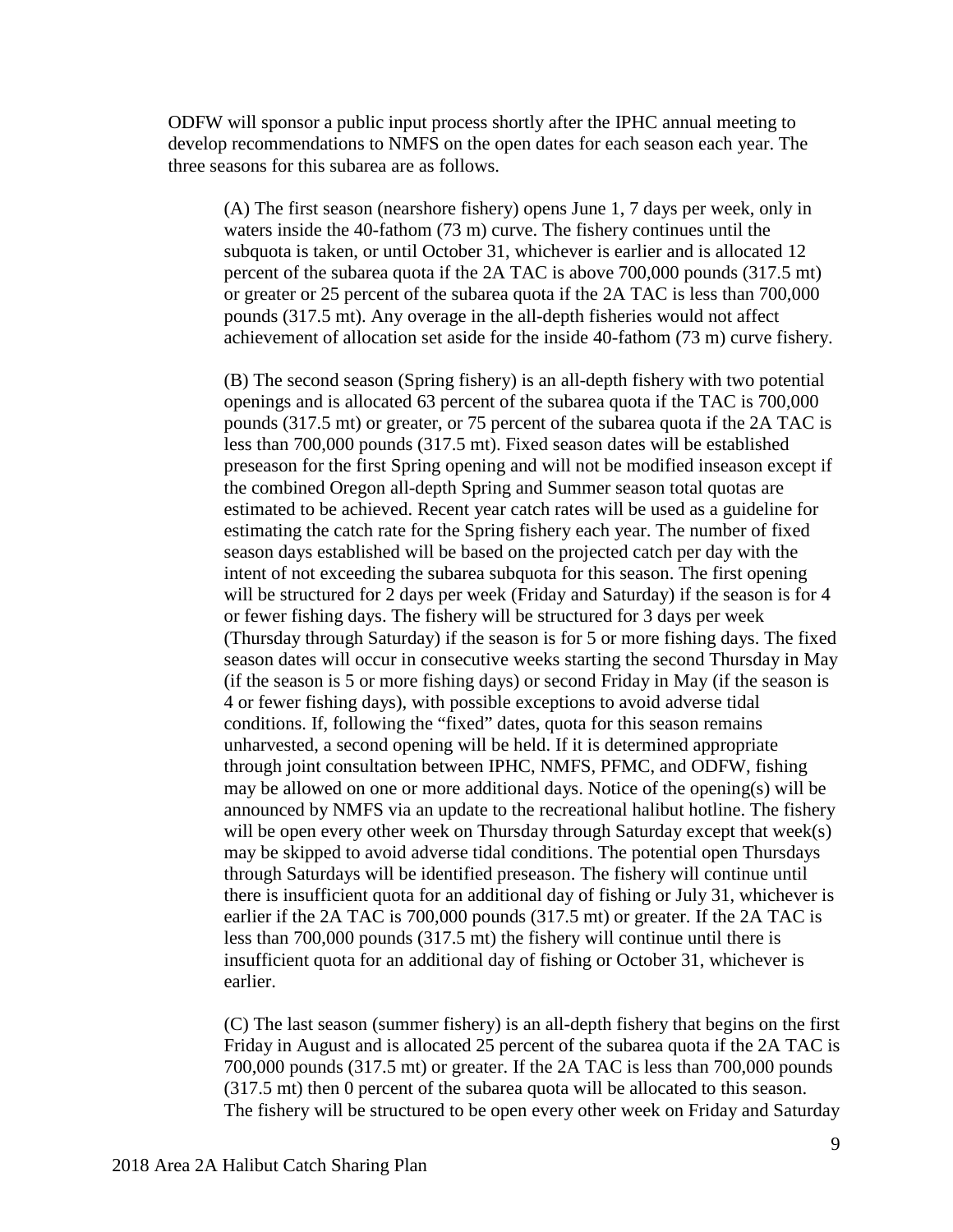except that week(s) may be skipped to avoid adverse tidal conditions. The fishery will continue until there is insufficient quota remaining to reopen for another fishing day or October 31, whichever is earlier. The potential open Fridays and Saturdays will be identified preseason. If after the first scheduled open period, the remaining Cape Falcon to Humbug Mountain entire season quota (combined alldepth and inside 40-fathom (73 m) quotas) is 60,000 lb (27.2 mt) or more, the fishery will re-open on every Friday and Saturday (versus every other Friday and Saturday), if determined to be appropriate through joint consultation between IPHC, NMFS, PFMC, and ODFW. The inseason action will be announced by NMFS via an update to the recreational halibut hotline. If after the Labor Day weekend the remaining Cape Falcon to Humbug Mountain entire season quota (combined all-depth and inside 40-fathom (73 m) quotas) is 30,000 lb (13.6 mt) or more and the fishery is not already open every Friday and Saturday, the fishery will re-open on every Friday and Saturday (versus every other Friday and Saturday), if determined to be appropriate through joint consultation between IPHC, NMFS, PFMC, and ODFW. After the Labor Day weekend, the IPHC, NMFS, PFMC, and ODFW will consult to determine whether increasing the Oregon Central Coast bag limit to two fish is warranted with the intent that the quota for the subarea is taken by September 30. If the quota is not taken by September 30, the season will remain open, maintaining the bag limit in effect at that time, through October 31 or quota attainment, whichever is earlier. The inseason action will be announced by NMFS via an update to the recreational halibut hotline.

#### (vi) Southern Oregon Subarea

This sport fishery is allocated 3.91 percent of the Oregon sport allocation. This area is defined as the area south of Humbug Mountain, OR (42° 40.50' N. lat.) to the Oregon/California Border (42° 00.00' N. lat.). This fishery will open May 1, seven days per week until the subquota is taken or October 31, whichever is earlier. The daily bag limit is one halibut per person with no size limit. No groundfish may be taken and retained, possessed or landed, except sablefish, Pacific cod, and flatfish species, in areas closed to groundfish, if halibut are on board the vessel.

#### (vii) California subarea

This sport fishery subarea is allocated 4.0 percent of the non-Indian allocation. This area is defined as the area south of the Oregon/California Border (42° 00.00' N. lat.), including all California waters. The fishery will be structured to provide recreational fishing opportunity seven days per week, from May 1 until the quota is projected to be taken, or until October 31, whichever is earlier. Additional closed periods during this season, such as closed weeks or months and including a later opening date, may be established preseason by NMFS based on the subarea quota and projected catch. Based on the subarea quota, and considering stakeholder input, the California Department of Fish and Wildlife will provide recommendations to NMFS each year as soon as possible following the determination of the Area 2A TAC on the opening date and other closure dates, such as closed weeks or months, that would apply during the fishing season that year. Closure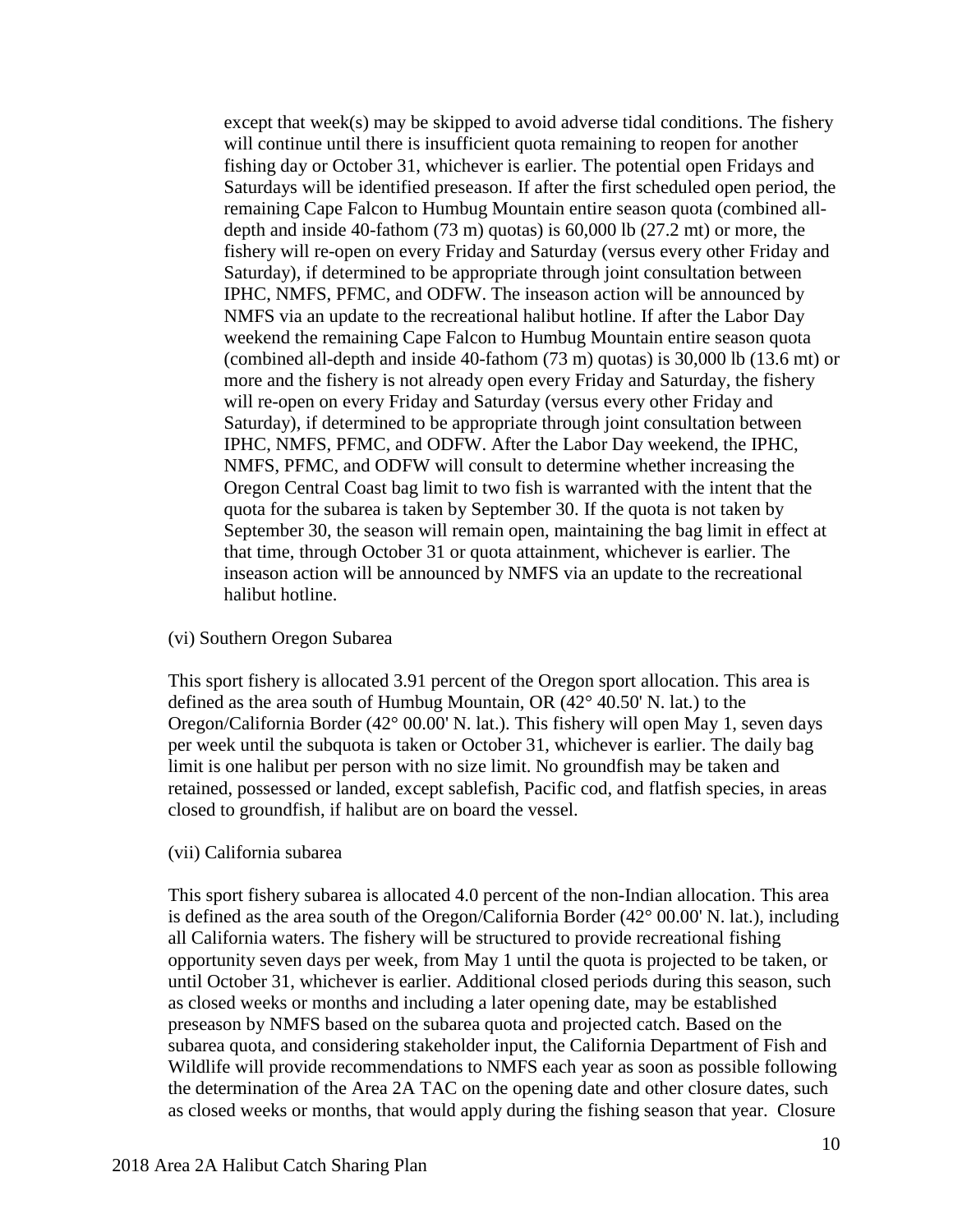of the fishery or other inseason adjustments will be made by NMFS via an update to the recreational halibut hotline. The daily bag limit is one halibut per person, with no size limit.

- (2) Port of landing management. All sport fishing in Area 2A will be managed on a "port of landing" basis, whereby any halibut landed into a port will count toward the quota for the subarea in which that port is located, and the regulations governing the subarea of landing apply, regardless of the specific area of catch.
- (3) Possession limits. The sport possession limit on land in Washington is two daily bag limits, regardless of condition, but only one daily bag limit may be possessed on the vessel. The sport possession limit on land in Oregon is three daily bag limits, regardless of condition, but only one daily bag limit may be possessed on the vessel. The sport possession limit on land in California and on the vessel is one daily bag limit, regardless of condition.
- (4) Ban on sport vessels in the commercial fishery. Vessels operating in the sport fishery for halibut in Area 2A are prohibited from operating in the commercial halibut fishery in Area 2A. Sport fishers and charterboat operators must determine, prior to May 1 of each year, whether they will operate in the commercial halibut fisheries in Area 2A which requires a commercial fishing license from the IPHC. Sport fishing for halibut in Area 2A is prohibited from a vessel licensed to fish commercially for halibut in Area 2A.
- (5) Flexible inseason management provisions.
	- (i) The Regional Administrator, NMFS West Coast Region, after consultation with the Chairman of the Pacific Fishery Management Council, the IPHC Executive Director, and the Fisheries Director(s) of the affected state(s), or their designees, is authorized to modify regulations during the season after making the following determinations.
		- (A) The action is necessary to allow allocation objectives to be met.
		- (B) The action will not result in exceeding the catch limit for the area.
		- (C) If any of the sport fishery subareas north of Cape Falcon, OR are not projected to utilize their respective quotas by September 30, NMFS may take inseason action to transfer any projected unused quota to another Washington sport subarea.
		- (D) If any of the sport fishery subareas south of Leadbetter Point, WA are not projected to utilize their respective quotas by their season ending dates, NMFS may take inseason action to transfer any projected unused quota to another Oregon sport subarea.
		- (E) Notwithstanding  $(f)(5)(i)(A)$ , if the total estimated yelloweye rockfish bycatch mortality from recreational halibut trips in all Oregon subareas is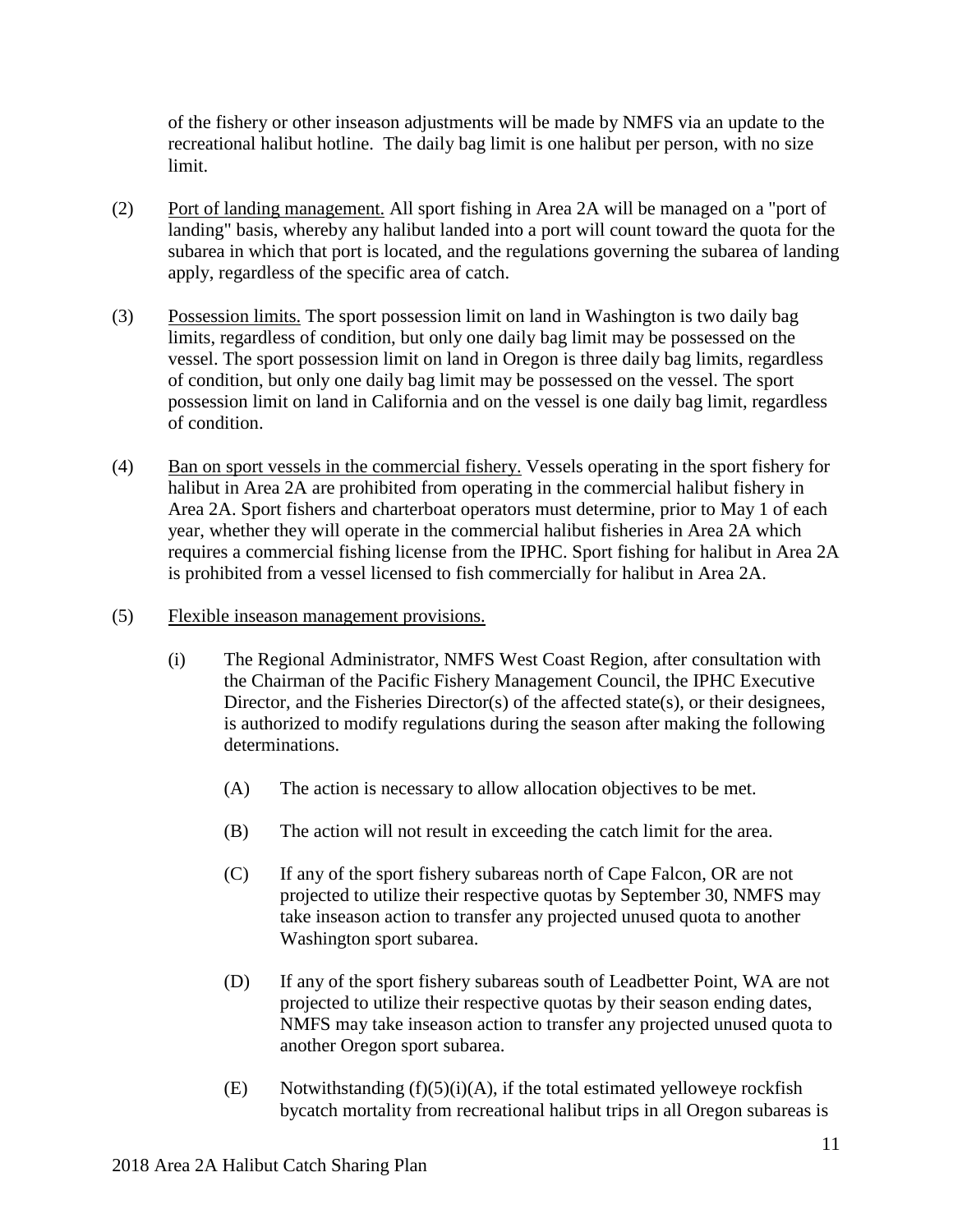projected to exceed 22 percent of the annual Oregon recreational yelloweye rockfish harvest guideline, NMFS may take inseason action to reduce yelloweye rockfish bycatch mortality in the halibut fishery while allowing allocation objectives to be met to the extent possible.

- (ii) Flexible inseason management provisions include, but are not limited to, the following:
	- (A) Modification of sport fishing periods;
	- (B) Modification of sport fishing bag limits;
	- (C) Modification of sport fishing size limits;
	- (D) Modification of sport fishing days per calendar week;
	- (E) Modification of subarea quotas; and
	- (F) Modification of Stonewall Bank YRCA restrictions off Oregon.
- (iii) Notice procedures.
	- (A) Inseason actions taken by NMFS will be published in the *Federal Register*.
	- (B) Actual notice of inseason management actions will be provided by a telephone hotline administered by the West Coast Region, NMFS, at 206- 526-6667 or 800-662-9825. Since provisions of these regulations may be altered by inseason actions, sport fishermen should monitor the telephone hotline for current information for the area in which they are fishing.
- (iv) Effective dates.
	- (A) Inseason actions will be effective on the date specified in the *Federal Register* notice or at the time that the action is filed for public inspection with the Office of the Federal Register, whichever is later.
	- (B) If time allows, NMFS will invite public comment prior to the effective date of any inseason action filed with the *Federal Register*. If the West Coast Administrator determines, for good cause, that an inseason action must be filed without affording a prior opportunity for public comment, public comments will be received for a period of 15 days after of the action in the *Federal Register*.
	- (C) Inseason actions will remain in effect until the stated expiration date or until rescinded, modified, or superseded. However, no inseason action has any effect beyond the end of the calendar year in which it is issued.